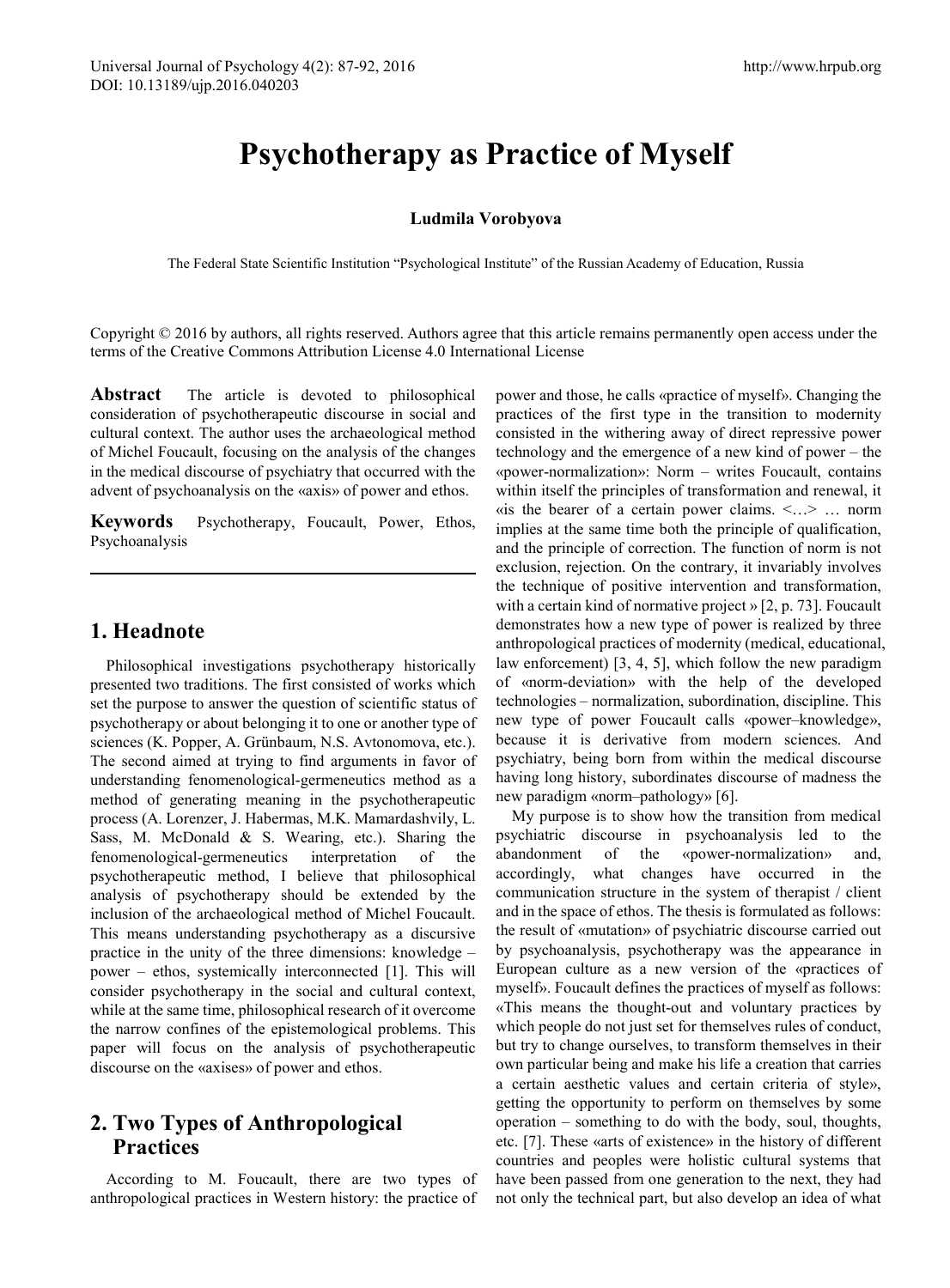necessary to take care of itself – the teaching of worthy and correct life, necessary not to neglect it, not to let it take its course – i.e. a certain *practical philosophy of life*.

Practice of myself existed and exist in parallel with the practices of socialization and normalization, obedience and discipline, they have different objectives: if at the heart of the first a man himself puts perfection in the way of a decent life, the other tends to make the individual a good member of society. These objectives cannot contradict one another, and may enter in certain periods of history in conflict. In order that «to practice myself» I have to be able to establish distance among me and me, to find a certain ability to distinguish me from my thoughts, speeches, actions, feelings, etc. This ability is not given to a man by nature – it is quite late acquisition in history and in ontogenesis. But it is not only the capacity for reflection, it is a question of a person's ability to take his own life as an author`s project. Therefore, there is need to explore the cultural and historical conditions conducive to the simultaneous appearance of the historical phenomenon of authorship, and practices of myself. However, the most important thing to understand what is «generating attitude» [8], the generative matrix that produces and reproduces the opportunity to manifest this phenomenon.

Culture of myself has different historical topoi, they existed not always and not everywhere, and it is interesting: what cultural, historical and anthropological conditions needed for this? In our cultural and historical reversal it is interesting to reconstruct an important moment in European history and chronologically reveal the time of manifestation of the phenomenon of subjectivity (personality), to draw an analogy between ancient practices of myself and psychotherapy. This occurs during the transition from archaic heroic society of ancient Greece to the classic Hellenistic period, associated with the birth of the European philosophical tradition in the antique polises-states. There is a distinction between what is universally human, and that has a local origin nature of the Athenian community due to the emergence of a larger community dimension, which unites the whole complex of Greek polises-states.

In archaic society, everyone has his role in the system of rigidly prescribed roles and statuses that are defined by key structures of kinship and maintenance of the house. Specific rules require people to their place in the social order, and thus define their identity, without that person could not know who he is – he is identical with his social role. The unity and the meaning of human life can be made under these establishments, out of which is no possibility of self-determination, a man, in fact, is a functional link in the social system. In Athens (the classical period of Greek history), as A. Mcintyre shows, the concept of moral virtues becomes torn off from a concrete social role [9], and this was reflected in the antique tragedy, there was a distinction meanwhile what is universal for mankind, and what has local Athenian character. Now possible conflict between ethical alternatives «be a good person» and «a good citizen» (as in «Antigone» by Sophocles). In Europe, for the first time there

is the very idea of the «man in general» – irrespective of who he is in the local society. Human subjectivity is first encountered with the possibility of internal conflict (local-social and universal-human), which can be overcome through constitution of the «I», which is able to choose between alternatives, taking a reflexive stance. This requires to develop the attitude to each of them, which means to set the distance between me and my possibilities of self-determination, which I have to consider and evaluate. Self-consciousness manifests itself in a conflict between two equally valuable identify prospects between two equally possible value-semantic systems. Identity is not given ritual and / or regulatory, self-defining «I» is formed through a resolution of clashing moral alternatives, each of which is problematic in the sense that is not an absolute good or evil. The symbolic nature of «good» and «evil» (ethical values) requires of the hermeneutic disclosure, formed by at least two possibilities for autonomous self – freedom of interpretation and freedom of action, brings to life the values with which person identifies itself. Possibility for author's attitude to the own life appears together with the presence of existential/ethical choices, and that, in turn, supposes responsibility for itself, which can not be passed on to another person.

Formation of phenomenon «I myself» (self-consciousness) into the classical Hellenistic era stimulated the birth of ancient philosophy. During this period, philosophy – it is a practical philosophy, «culture of myself», and this is no accident. It emerges as a theory and practice for cultivating of such subjectivity, the inner structure of which conflict and which requires a new skill to cope with the «burden of freedom». The Stoics, Cynics, Epicureans, and others practicing different types of «self-care» – the practice of myself, helping the personality, first appeared in history, separated from the social role, to deal with a variety of ethical and other mental problems that could not have been at their heroic ancestors. Of course, this «culture of myself» was not narrowly «psychological» case, in this practice we can see the unity and spiritual, and psychological, and medical and educational, and ethical, and social aspects, many of which are «privatized» psychotherapy.

In late antiquity the practices of myself received institutional forms – classical Greek philosophical schools were nothing more than a different species of culture of myself, transmitting certain traditions in the «arts of existence». A single never practices, the other is always necessary for that practice as a carrier and transmitter its various forms. In different historical forms of such practices it was someone who always helps a person to care for himself, whether it be a master of martial arts, or teacher-philosopher in the antique practices of myself. An interesting parallel with modern psychotherapy – it was not a single philosophy, there were many philosophical schools. Later, in Rome, philosophers widely extended philosophical concepts and methods, offered samples. In society, there were texts that served as something of a textbook on the practice of myself. There were professional philosophers,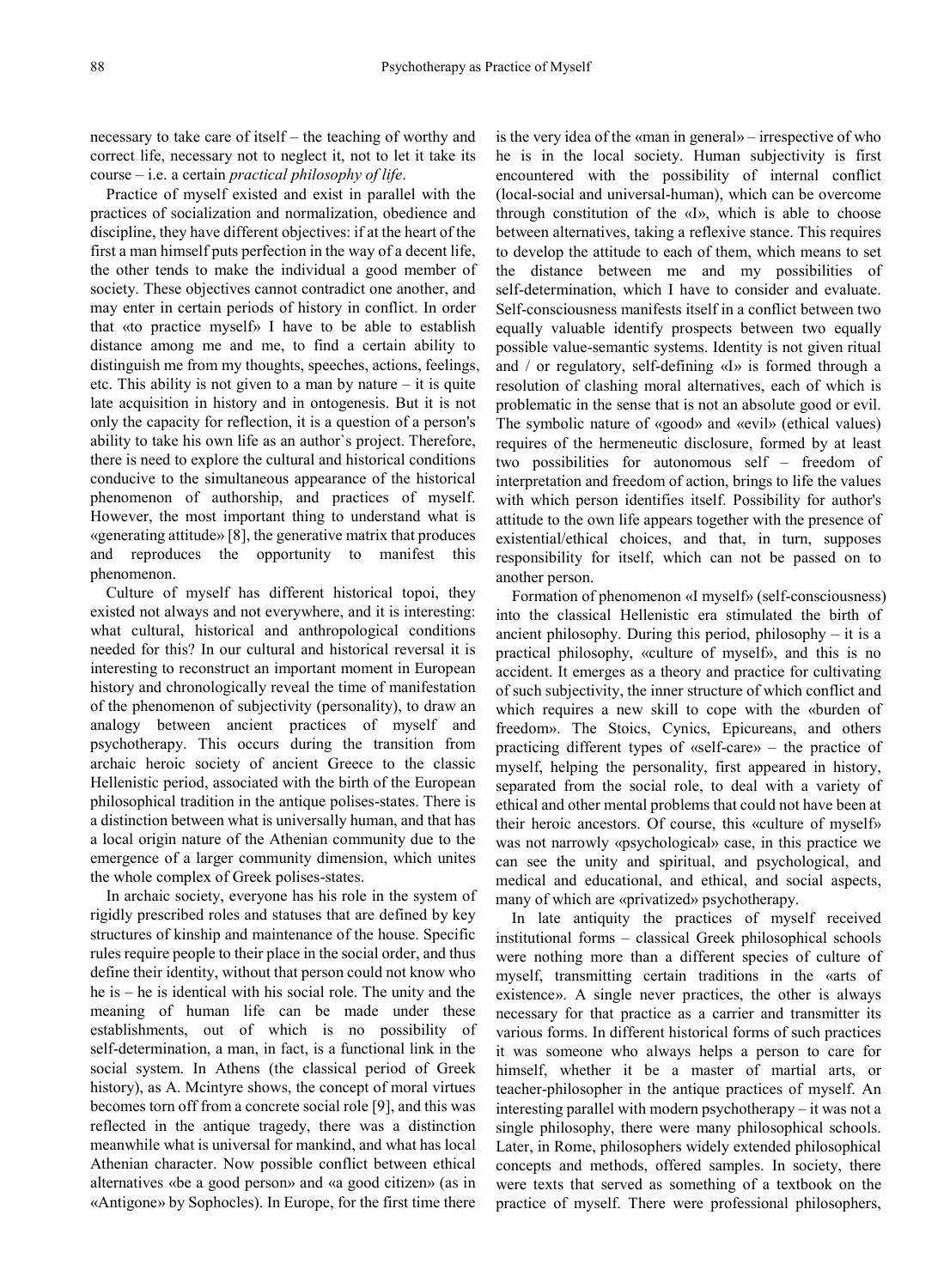engaged in private practice. They, by the way, as well as modern therapists perceived ambiguous, often become the object of a sneer. Acquaintance with Foucault's book «Hermeneutics of the subject» [10], devoted to the culture of myself developed by the schools of late antiquity, reveals many similarities with modern psychotherapy, and it makes us think about its historical analogues and / or prototypes.

Human freedom is constitutively associated and most clearly manifest in the phenomenon of subjectivity / authorship. To it we must seek to understand the essence and meaning of the cultural lacuna that made up thanks to the emergence psychoanalysis. Now, if psychotherapy has become necessary, we have to assume that its axiological base, targeted programs and methods are derived from its «historic mission», no matter what the founding fathers think about it. Practices of myself becomes historically necessary during those periods when in a society there are no absolute and indisputable sources of values for orientation in life, when rigid normative systems fall. It happened in the antiquity during the disintegration of the traditional religion (mythological consciousness), as well as in the period of transition to the postmodern as modern science has experienced the first crisis and has lost credibility in matters relating to the human soul [11, 12]. Emergence of psychoanalysis on a historical scene doesn't seem casual if to look at the matter in such foreshortening.

### **3. What Psychoanalysis Had Changed in Psychiatry?**

Medical discourse of psychiatry submits to the principle of causality, accepted in the natural sciences. Thereof, the concept of mental norm has no connotations that can impute a patient responsibility for his state: disease is not considered as something, what a person bears responsibility. It is a natural consequence of the convergence of many factors and reasons. Historically, this idea of «madness» was the conquest of humanity: psychiatry has replaced that practice, when «crazy» qualified as «monster», ostracized and slighted as the public evil. However, this humanism has a reverse side.

Psychiatry could make treatment of the «insane» more humane only due to a peculiar depreciation of a person by removing the responsibility for itself, making it the object of care from another person allocated with authority and knowledge –an object of the power-normalization. Realizing suffering soul as illness, thereby placing it in the department of natural sciences, psychiatry can talk *about* a man, *about* a personality (turning it into object of action, objectifying it), but it does not appeal *to* person – *to* its freedom and *to* its responsibility.

Let's compare how can and must deal with itself a person – a patient of psychiatric clinic and the one who comes to a therapist. A man walking to a psychiatrist for the help acts with himself in the same way as he acts with a thing when

wants to investigate and change it, – *turns himself into object*  of studying. To do this today in his hand there are scientific methods, and he appeals to medicine, to the correctional psychology and pedagogy, psychiatry. In psychiatry, the knowledge is obtained not through the interpretation of various phenomena (symptoms, problems, etc.), which manifests the disease state, but by the objective scientific observation of the behavior of the patients, the systematization, summarizing and typology of symptoms and syndromes, on what basis categorical nosological system is built. Further – diagnostics – an investment of objective indicators of behavior of a patient or other «facts» to this scheme which works within the general paradigm of anthropological practices of modernity «norm – deviation». A person thus is the object of qualification for compliance with a norm and an object of different – medical, legal, educational technologies in order to bring it into conformity with it: so society realizes the «power-normalization» of individuals.

This paradigm in psychiatry operates so that a patient has no opportunity to decipher for himself its feelings, experiences and states. Instead of him it makes a psychiatrist, a patient gets ready (educational or medical) advice and destination. This means that his life, feelings and states are *not problematized* by itself, can not become his own experience, a meaningful component of the whole his soul. He has no practice of himself, giving himself at the full disposal of a professional. As a result of this normalization process there is a certain product – individual, fitting to the social system as its well-regulated functional units having minimum degrees of freedom and space for autonomous self-determination. Practices of normalization, justifying their public legitimacy on the foundation of scientific knowledge and implementing the subject-object structure of communication not allow to manifest phenomenon of subjectivity, there people are always objects of professional action, and professional itself, as an active agent of such practice, only in rare cases becomes the subject of it, when creatively transforms it.

In psychotherapy  $-$  it is not so. It provides an opportunity for the problematization of the circumstances, anxiety, relationship with others and so on, whereby the psychological condition and life situation can be understood, and horror looming outside, threatening the collapse of existence, can be mastered inner fear, to receive the address and residence in the soul, that allows to ask yourself the question of how to cope with it. Despite the fact that psychoanalysis operates on the same theoretical constructs that psychiatry, i.e. the categories of neurosis, psychosis, the concept of the disease, however, this knowledge is built in a completely different from the clinical system of physician-patient relationship, and it means the formation of a new paradigm in psychological practice.

Therapist involves a client in such contacting with itself, which it may to think of itself, to address himself, to problematization itself rather than turning itself into the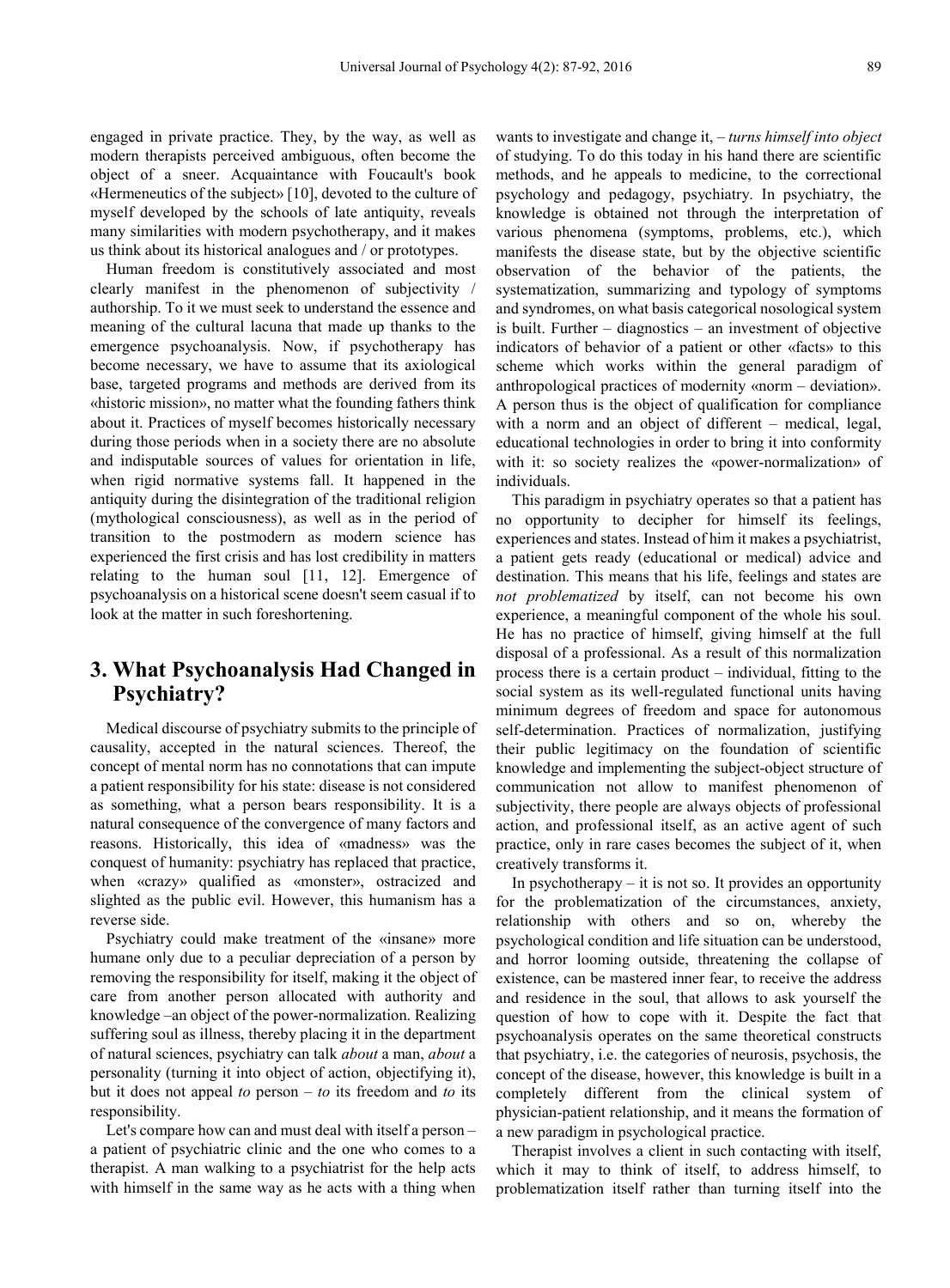object for another person for subsequent consumption of the finished product – the knowledge or tablets. Client is offered to abandon his setting not by persuasion, but by building (implementing, rather than declaring) new rules for relationships. It means to invite for dialogue, give the place and time of the client's speech, to hear his mind, but not to listen with purpose of assessment and diagnosis, to take seriously what he says and how. However, therapist knows that a client is not (always) comes ready for such contacting with himself: he has yet to become a client, i.e. the subject of *such* practice of himself, *such* care of himself. Most of them come with the previous setting as to expert (doctor) for knowledge, prescriptions and so forth. Therefore, therapist, involving a client in such care of himself, produces not just something that helps get rid of suffering, but neither more nor less than a cultural and anthropological transformation: from a man-consumer (user) medical (psychological, educational, legal) services occupying the position of the object of activity, he «makes» a person the subject of the proposed practices and, ultimately, the subject of his own life.

The essence of the «mutation» of clinical discourse of psychiatry that occurred as a result of the birth of psychoanalysis and all the changes we are talking about, was that the «norm» has disappeared from the very relationship between doctor and patient, it ceased to be a regulatory guide. Demarcation criteria for distinguishing between medical and psychotherapeutic discourse is applying the norm as the axiological basis of practice and the foundation of its target program. Psychoanalysis has changed the axiological bases and target program of practice: bringing the patient to normal happens not because it is regarded as a paramount importance and is the psychotherapy purpose. Now the goal is different: a patient must come to understanding the effect of unconscious mechanisms of his psyche, and the disappearance of a symptom occur (or not) when a patient knowingly refuses him (or not), having reached self-understanding in dialogue with therapist. F. Perls – the founder of Gestalt therapy writes: «A task of the psychotherapist not in that, – as often mistakenly think, – "to find out" that not so from the patient, and then "tell it". <…> … it is important that the therapist taught the patient to learn these or those things about himself» [13].

### **4. Ethos of Psychotherapy**

Having acquired a radically new dimension as the «meaning» symptom ceases to be a something necessarily destroyed. Therefore, the axis of discourse, which Foucault calls «ethos», is undergoing significant transformation. Before the patient persistently raises the need to choose, because a symptom, as we know, is desirable and has a stabilizing protective function and was the result of previously unconsciously made choice that now it is necessary to understand and to revise. Solution, which is

now to be taken, a psychoanalyst (even very prescriptive and nurture) can not do instead of analysand. Making the choice, a patient takes a step to ensure that free from the compulsion symptom, however, this freedom is expensive – a person now has to be responsible for their own destiny, abandoning the painful symptoms, in fact, he takes the new (old) problems, way avoiding of it once was the symptom. Here we see another difference from the clinic: psychoanalysis does not imply work with the symptom or disease as such, but with the whole life, the whole personality of patient.

The principles and diagnostics, and therapies in psychiatry absolutely others: diagnostics relies on objective researches and supervision, and treatment is based on direct pharmacological or psychological interventions. Thus, the main change in comparison with psychiatry consists that the patient stops being an object of medical intervention and becomes the participant of psychotherapeutic process, and it means opportunity for author's interpretation of the psychotherapeutic experience, that is always connected with integrity of the whole existence of a person. Of course, psychoanalysis (and all subsequent psychotherapy) is a social institution, and thus involved in the need for social justify their practices. Thereby psychotherapist accepting «mental norm» as the purpose of the activity, but to the extent that these activities should be socially justified. In reality, therapist guided somehow understood «good» for patient. The substantial aspect of these values can make the subject of a separate analysis, it is only important that each school develops its own idea of this «good», and although the «health» is included in this range, but it acts as a «good» rather than the norm. «Possible to consider as "success" not healing in the sense of the finished product, but the empowerment of human resources and capabilities to cope with problems arising at it»,  $-$  F. Perls writes [14].

Understanding the meaning of what is happening in your own soul is always associated with transformation, change of yourself. This is due to a direct connection between self-understanding and self-transformation, in fact, it is one process, which performed by phenomenological-hermeneutical method. The strategic outcome of psychotherapy is that a client becomes the subject (and not the object) cognitive, reflective, moral, value (or any other) judgments about itself that, in turn, means the establishment of critical distance between me and me, a full-fledged step in the development of subjectivity (personality, self-awareness, etc.). Make the subject of a patient, not the object of «disease», paradoxically sounds – is the purpose of psychotherapeutic dialogue. And because this is so, then it is not a «natural» process: a patient is involved in it like a man as such, assigning to itself authorship and responsibility for his life. Consequently, in this process it is not necessary to speak about a natural causality. It goes no natural chain of cause and effect, which a physician is trained to eliminate by means of the medical technologies, but from the future – idea of the good (ideals, values), not causally, but intentional (if only psychotherapy is carried out in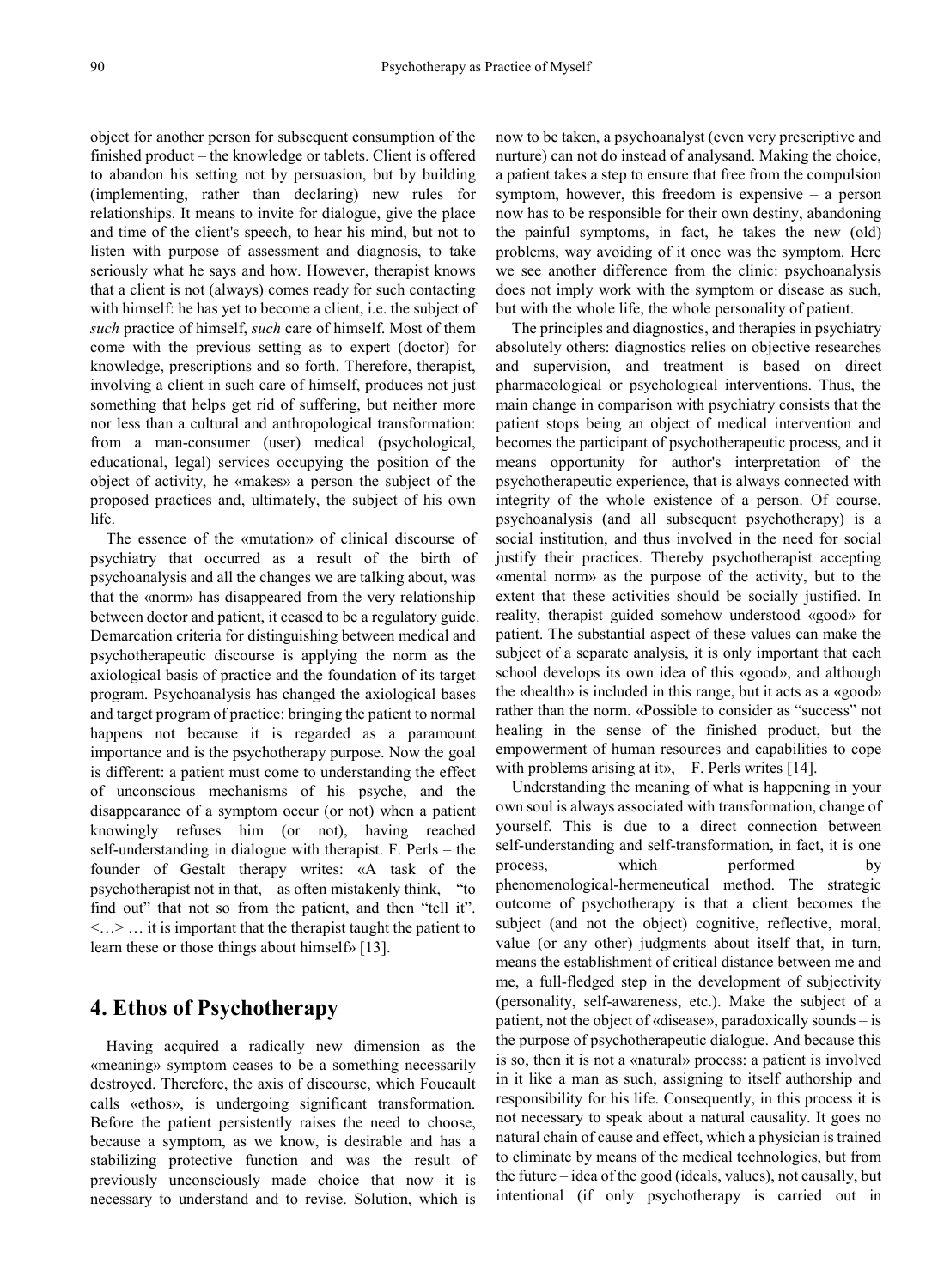compliance with own, instead of medical paradigm).

Phenomenon of the author's attitude to its own life does not obey the causal mechanisms, it happens as the event and occurs when there are prerequisites for generative relations for the event: in the conditions of the conflict structure of self-consciousness, which manifests as a challenge, as a task for a person. Man becomes necessary to think about itself, about its life situation and perspective, to reconsider its position in the value-semantic coordinates, it means not «objectify» but «problematize itself». Problematization of itself here means revision of the reference system of valuable and vital reference points as a whole, preparing the new choice of itself, the new form of subjectivity which would be more integrated and viable. This is obviously what is needed in crisis situations that therapist has to do.

The philosophical rethinking of the «subject», according to Foucault, is that the process of subjectivation is conceived not as carried out in the immediate givens of consciousness of itself (the Cartesian cogito), but with the help of hermeneutics itself, problematization and study itself, that Foucault calls practice of itself. To analyze what is denoted by the term «subject», – Foucault further writes – should raise the question of the forms and modalities of the relationship to itself, by means of which the individual constitutes himself and recognizes himself as such. Foucault writes that for the analysis of the formation of a real human subjectivity must be «... not analyze the behavior and ideas, not of society and not their «ideology», but problematization by which existence given to itself as something that can and should be thought out, and practices on the basis of which this problematization are formed» [15].

Foucault reveals the meaning of the concept of ethos as «a certain kind of relationship to the actual circumstances; voluntary choice, performed by people, a way to think and feel as well as how to act and behave, which also expresses a certain belonging and presents itself as a task» [16]. Psychotherapy implements one of the possibilities for the formation of such a space, along with the traditional «private» spheres of life, raising these practices of itself to a new cultural level by professionalizing of them. The need for such a practice is linked to the historical fact that the space of ethos in the anthropological practices of modernity has been disappeared because of their rootedness in an ethically neutral science. Some general cultural revolution occurred in the recent period with the birth of psychotherapy.

So, if to understand by «ethos» cultural space for independent value-semantic self-determination, we can look at psychotherapy as a new dialogical germeneutics culture of myself, which replaced the anthropological practices of modernity, exercising the «power-normalization». Dialogue principle generates the whole system of value-semantic space of psychotherapy on the grounds that there does not exist an absolute point of reference such as «norm» – in psychotherapy the base coordinate system is built on only the attitude of «I» to another human.

#### **5. Conclusions**

Relying on M. Foucault's researches, it is possible to offer theoretical criterion of demarcation of two types the practices about which there was a speech. Such criterion is a way that person is dealing with itself. In the anthropological practices of modernity *people exposes itself to the procedure of objectivization*. In the practices directed on self-understanding and self-change as it happens in psychotherapy there is a new opportunity for such form of dealing person with itself which Foucault calls «*problematization of itself*», «stand itself under the question». There is a new possibility of that relation to own life which can be recognized as authorship.

Psychoanalysis has created an opportunity for psychotherapy by not the content of its theories (which, as shows the subsequent history of psychotherapy, may be replaced by others), but by changing the structure of the communication in the system of the therapist / client, building a practice on the principles of dialogism and subjectivity / authorship. In psychoanalysis there was carried out a hermeneutic circle in the structure of communication between actors, i.e. a cyclical process in which dialogue participants can reach a common understanding, building a single «horizon of meaning» [17].

In summary it is necessary to make one important remark and to emphasize that paradigmatic features are not those empirical characteristics what these or those available forms of psychotherapy can hold. The paradigmatic principles have nature of obligation, i.e. have to be carried out if this or that concrete psychotherapeutic model seeks to follow the cultural and anthropological mission (its «τελος», according to Aristotle). To reveal the philosophical bases of psychotherapy means to define its «τελος».

#### **REFERENCES**

- [1] Fuko, M. (2004a). *Arheologija znanija.* SPb.: IC «Gumanitarnaja akademija»; «Universitetskaja kniga».
- [2] Fuko, M. (2004b). *Nenormal'nye: Kurs lekcij, prochitannyj v Kollezh de Frans v 1974–1975 uchebnom godu.* SPb.: Nauka.  $- P. 73.$
- [3] Fuko, M. (2004b). *Nenormal'nye: Kurs lekcij, prochitannyj v Kollezh de Frans v 1974–1975 uchebnom godu.* SPb.: Nauka.
- [4] Fuko, M. (2007a). *Psihiatricheskaja vlast': Kurs lekcij, prochitannyh v Kollezh de Frans v 1973–1974 uchebnom godu.* SPb.: Nauka.
- [5] Fuko, M. (1999). *Nadzirat' i nakazyvat': rozhdenie tjur'my.* M.: Ad Marginem.
- [6] Fuko, M. (1998). *Rozhdenie kliniki.* M.: Smysl.
- [7] Fuko, M. (2007b). *Germenevtika sub#ekta: Kurs lekcij, prochitannyh v Kollezh de Frans v 1981–1982 uchebnom godu.* SPb.: Nauka. – P. 17.